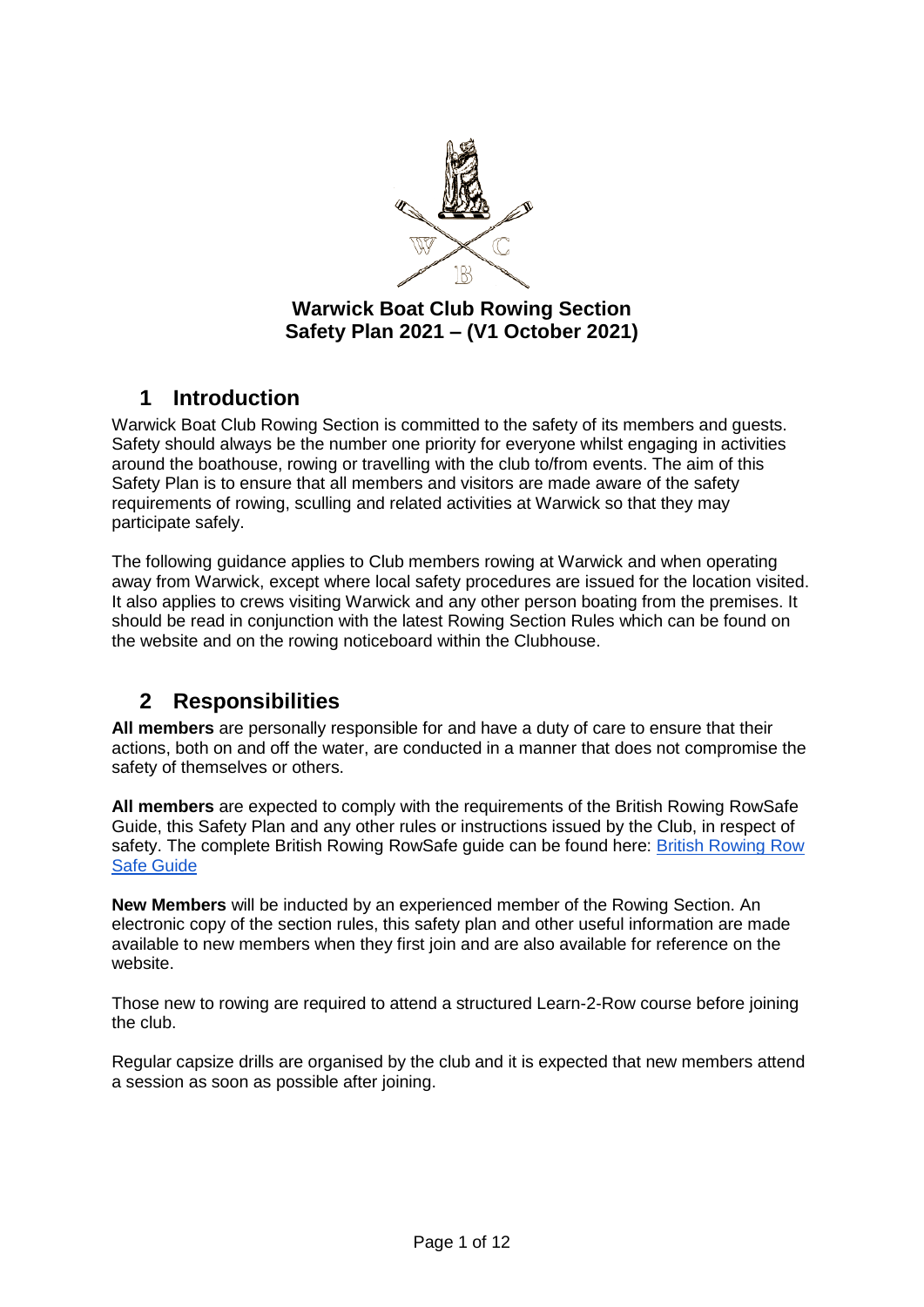# **3 Insurance**

The Club insures against damage to its own equipment and also claims against them by third parties (e.g. for negligence). Members with their own boats at the club are required to arrange their own private insurance.

The Club does not provide insurance if a third party decides to sue an individual member. However, if you are a member of British Rowing the subscription fee does provide cover for these circumstances.

# **4 Safety Notice Board**

The main safety notice board is located on the back wall of the main boat house. It is used for posting important safety information and club policy documents. The noticeboard lists contact details for Emergency Services and directions to the club. All members should review the board regularly.

An additional small notice board for urgent notices is located on the door to the main boathouse.

# **5 Safety Equipment**

Warwick Boat Club provides the following safety equipment.

- **Life Jackets/Buoyancy Aids:** The wearing of a lifejacket or buoyancy aid is compulsory for all coxswains, launch drivers and any passengers on the launch. Life jackets/buoyancy aids must be worn on the top of all other garments when in a boat and manual inflating jackets must only be used by coxswains using front loading/bow coxed boats. The life jackets are stored on hooks on the right-hand wall of the boathouse.
- **Throw Lines (bags):** Any person providing coaching or safety cover from the bank or launch should carry a throw line. The throw lines are stored on hooks on the right-hand wall of the boathouse.
- **Thermal Exposure Blankets and bivvy bags:** stored in the cox box cupboard in the main boathouse.
- **First Aid Boxes:** located in the cox box cupboard in the main boat house and in the main clubhouse.
- **Defibrillator:** located in the main clubhouse

# **6 Taking a Boat on the Water**

### **6.1 Booking Boat and Water Slots**

A maximum of 8 boats are allowed on the water during daylight hours. This number reduces to 2 boats after dark. The exception to these rules is any organised nose-to-tail or side-byside session when there is no limit on the number of boats that can go out.

[Boat Usage Rules and Criteria](https://www.warwickboatclub.co.uk/rowing-rules-info/) are issued from time to time by the Rowing Section Committee. A copy of these are displayed on the notice board at the back of the main club house and can also be found on the website.

All boats and water slots must be booked a maximum of 1 week in advance through the Clubspark online booking system.

There are additional restrictions in place for the 8o which may only be used when no other boats are on the water or in an organised side- by-side or reserved session. There are also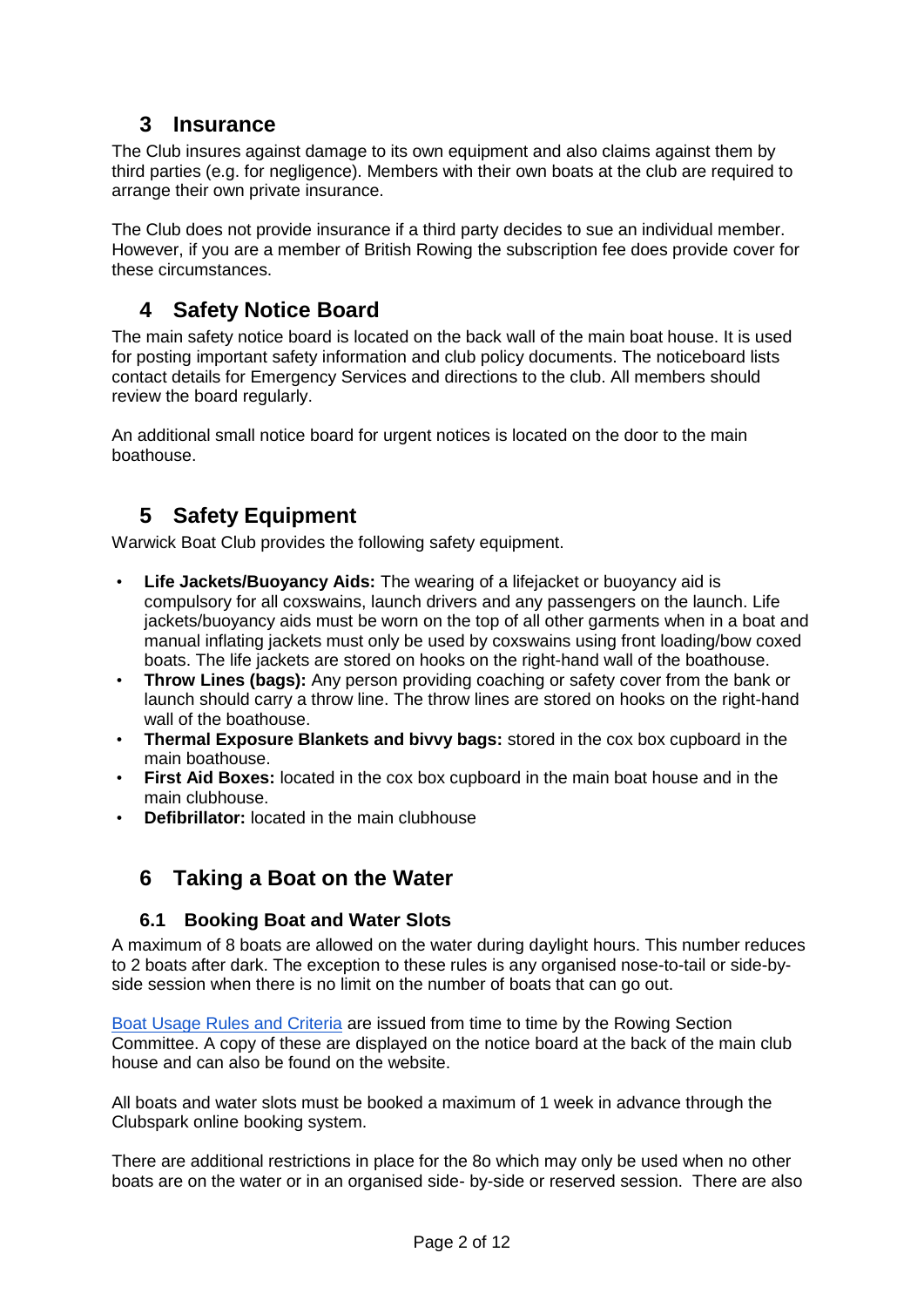additional rules in place for coxless quads/fours which limits use at certain times. These are detailed in club [rules.](https://www.warwickboatclub.co.uk/uploads/ck_files/files/WBC%20Rowing%20Rules%20March%202021%20FINAL.pdf)

All crew should log their outing time on the whiteboard on the main clubhouse door. On returning from the outing the details should be wiped off the board. No additional crews may boat if all slots on the outings board are taken.

## **6.2 Warming up & Stretching**

All members are encouraged to warm up and stretch before going on the river (e.g. warm up run) and then stretching when they return to the boat house after the outing. Similar advice applies before/after using ergos, weights or attending circuit training. This regime will minimise injuries like muscle strains. Please ask your coach for advice if unsure of suitable stretches.

## **6.3 Suitable clothing**

It is important that the crew is dressed appropriately for the conditions. In winter members should be aware of the risk of hypothermia, especially when falling into the river. Members should therefore always bring spare clothes and a towel.

Sufficient layers of clothes should be worn to remain warm during the outing. Loose fitting clothes and thick cotton clothes (e.g. rugby shirts and sweatshirts) should be avoided as blades/sculls may catch them. Gloves other than pogies are not advisable but hats are.

## **6.4 Checking the boat**

Before getting into the boat it should be checked closely for damage. Things to check in particular are:

- The bow ball is securely fixed
- Heel restraints are effective
- Hatches are properly secured
- There are no obvious holes in the boat

If there is any doubt concerning the boat's condition a coach or experienced rower should be consulted. In no circumstances should a boat be used if it is damaged or safety features are missing/ineffective.

Any damage must be recorded in the boat damage book and reported to a coach or member of the committee. A yellow "Boat Damaged" sign should be attached to the damaged boat.

## **6.5 Lifting Boats**

Care should be taken by all crews when lifting boats. Ensure:

- there are sufficient people to lift the boat safely.
- everyone is evenly spread along the boat generally the stronger people should be at the ends and the weaker/smaller ones in the middle.
- you lift with the proper technique straight back bending the knees.
- walk slowly when carrying the boat looking out for trip hazards and other members/boats.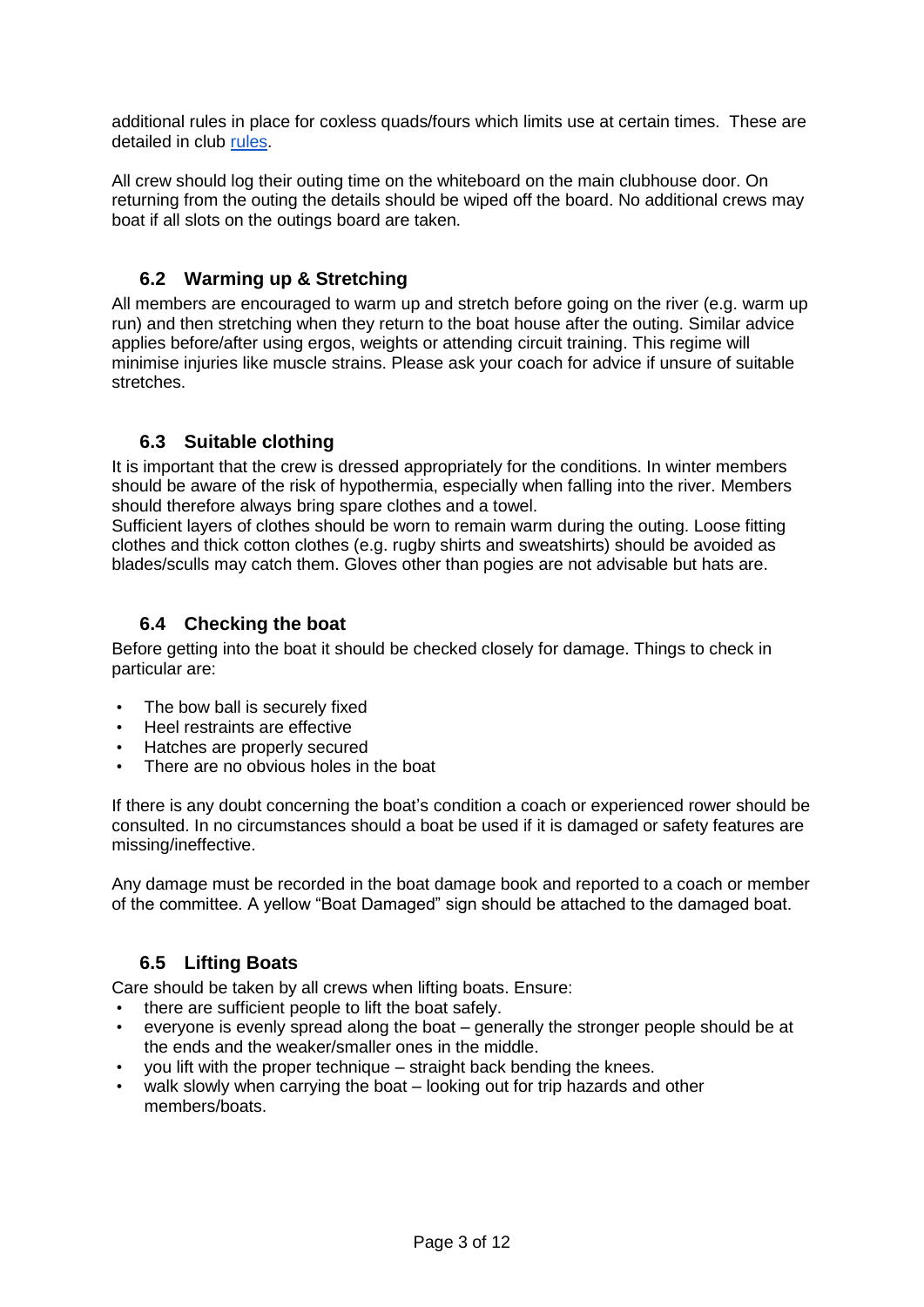## **6.6 Sunburn, Heat Illness and Exhaustion**

Prolonged exposure to sun can cause sunburn or skin damage at any time of the year, not just in the summer. The body produces a lot of heat when exercising. When dehydration occurs, body temperatures can rise to levels that cause heat illness (hyperthermia).

Members are advised to consider weather conditions when rowing and be aware that exposure to the sun even when not noticeably hot can lead to adverse health conditions. Participants should ensure adequate hydration, wear suitable clothing and use sun-block.

### **6.7 Coxes**

The wearing of lifejackets by all coxes is compulsory and anyone new to coxing is instructed in the operation of manually operated gas inflated lifejackets.

If front-loaders are being coxed, care is to be taken to ensure that the lifejacket does not prevent a cox from escaping in the event of a capsize or sinking (automatic inflation life jackets should not be used). The cox is responsible for overall safety of the boat and crew.

Only coxes approved by the Women or Men's Rowing Captain are permitted to cox the 8o. Only experienced coxes, with permissions from the Women or Men's Rowing Captain, may cox at night.

# **7 Juniors**

Specific rules, risk assessments and codes of conducts are in place for junior members which should be adhered to at all times. Except for coxing, junior activities may only take place under supervision of one of the Section's recognised Junior Coaches and only during dedicated junior squad sessions. Under certain circumstances, Juniors may be permitted to take part in adult rowing sessions, as either rowers or coxes, by prior arrangement between the Head Junior Coach and a Rowing Captain who will assess the risks and put in place any relevant controls.

# **8 Conduct on the River.**

## **8.1 Circulation Pattern**

Details of the circulation patterns are given in the club rules and are dependent on the type of rowing session taking place. These rowing sessions can be altered at the Women or Men's Rowing Captains' discretion given at least 7 days' notice.

A map of the stretch of the River Avon used by the club is displayed on the front door of the main boathouse and on the safety noticeboard. The map shows hazards, markers and turning points along the river. The map also shows how to leave and return to the landing stage. All members should familiarise themselves with this map.

## **8.2 Navigation**

The correct position for your boat on the river either upstream or downstream is close to the right (bow side) riverbank, although this will not always be possible at narrow points or bends in the river. Seek to stay out of the middle third of the river (this will minimise chances of collisions between 2 boats going in opposite directions).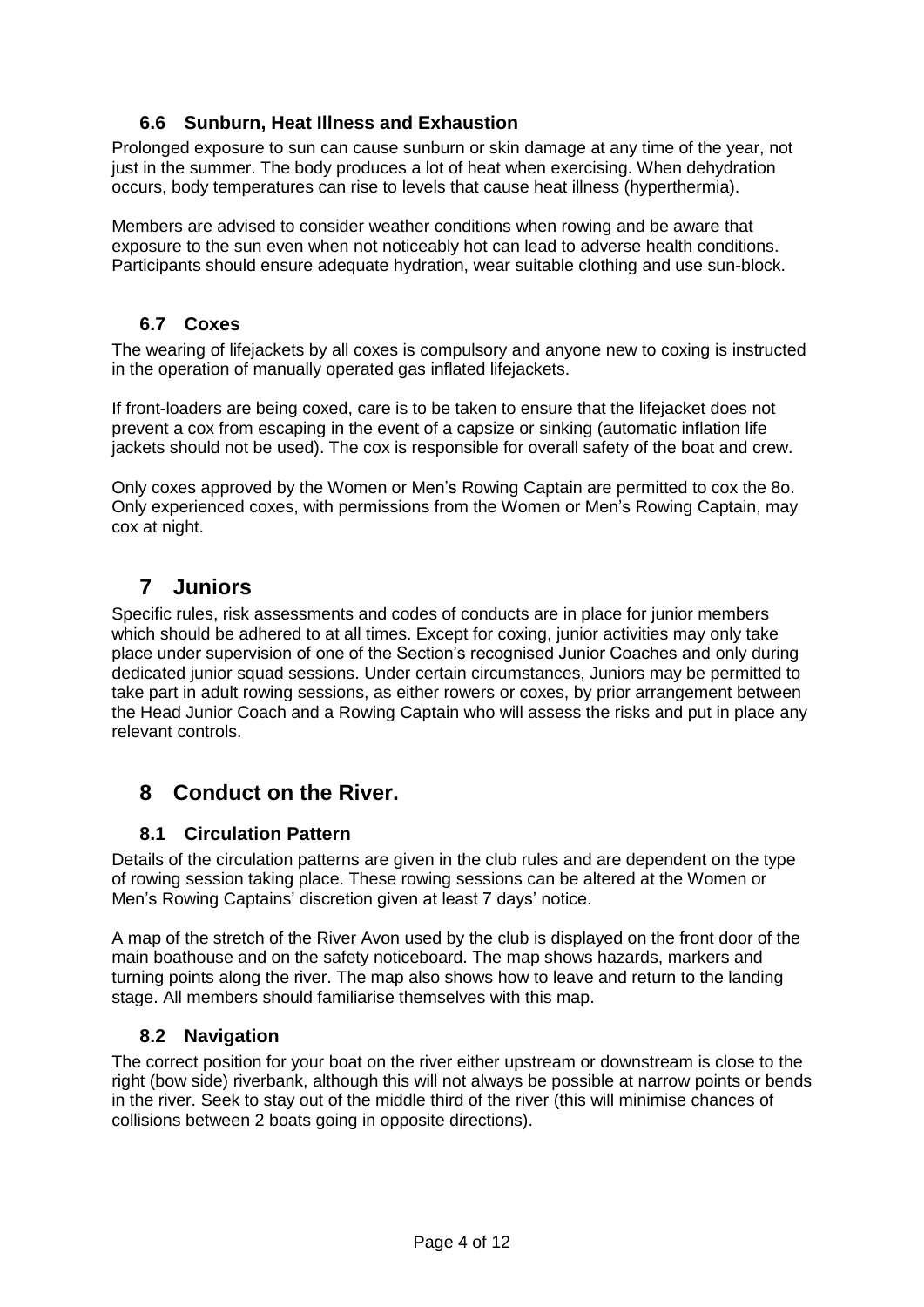## **8.3 Priority**

Priority is given at tight bends and bridges to crews travelling downstream. However it should not be assumed that priority will be given. If another craft approaches and appears to be in your path you should call out a warning loud and clear and be prepared to stop.

Crews should take particular care when young and inexperienced (and therefore unpredictable) crews are present on the water.

Crews should also be particularly wary of other river users, particularly canoeists, stand up paddleboarders, sailing boats, pleasure boats and swimmers. Do not assume that non-boat club boats are aware of the rules of the river.

### **8.4 Overtaking**

Great care should be taken when overtaking another boat (rowing or otherwise). Generally overtake (rather than undertake) and check carefully that no other boats are coming the other way. Even if you are in the middle of a "piece" if it is not safe to overtake then slow down until it is.

### **8.5 Behaviour**

Be courteous to other rowers, rivers users, fishermen, and members of the public. There is NO excuse for foul or abusive language.

### **8.6 Turning**

The key turning places are shown on the Plan of the River. Always check the river up and downstream before turning and complete the turn as quickly as possible. Do not turn in front of crews that have arrived at turning points before you without first seeking permission.

Be aware that some crews, particularly singles and novices, may turn at unexpected places.

# **9 Night Rowing**

Night rowing is not encouraged. However, it is recognised that some crews may wish to do this so a number of additional rules and restrictions are in place for any outings that take place after dark:

- No night rowing may take place when the water level has risen above the lower concrete step.
- Boats must be fitted with navigation lights; white at bow and red at stern. And light coloured or reflective clothing should be worn.
- A maximum of two crews are allowed on the river at any one time and both boats must travel up and down the river in procession.
- Coxes must be approved by a Rowing Captain and Novices may only go out in coxed boats and must have the express permission of a Rowing Captain/Captain of Boats.
- No boat is to go above Charter Bridge.
- No outings are permitted by the 8o at night.
- Lone sculling is not permitted.

# **10 Coaching Launch**

A coaching launch is available but can only be used by drivers with a RYA level 2 Powerboating qualification (or higher) and who have been given permission by the club to do so.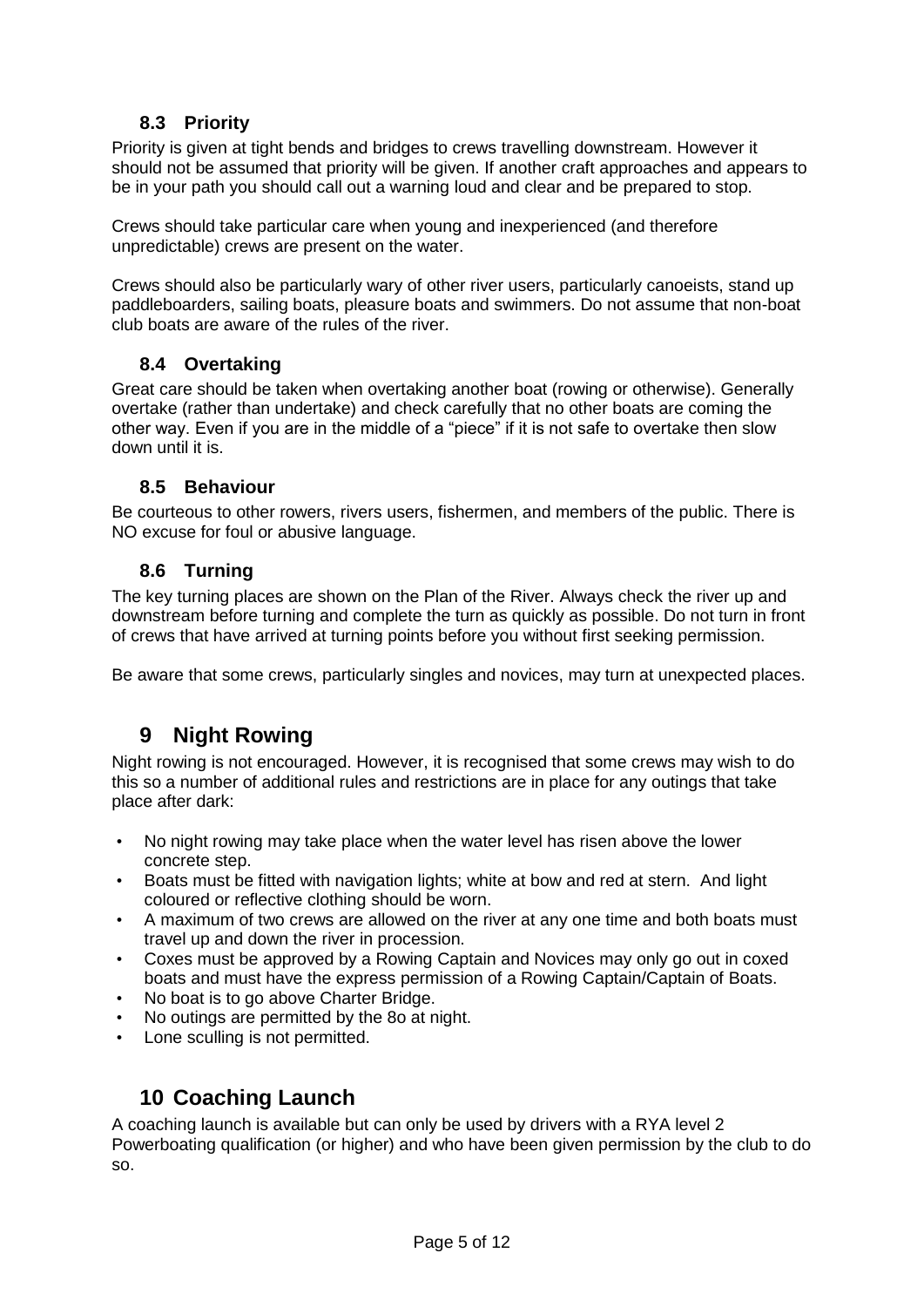All drivers are to wear a lifejacket and have the kill cord connected at all times. The driver is responsible for ensuring that the launch safety kit is present and has the required items.

All launch drivers are to ensure that the launches are handled with consideration to other river users and in accordance with the [British Rowing RowSafe Guide.](https://www.britishrowing.org/wp-content/uploads/2021/04/2021-RowSafe.pdf)

All launch drivers to carry a mobile phone.

## **11 Dangerous Conditions**

In addition to the guidelines and rules below, members should note that it is the responsibility of individual crews to decide if the river is safe to row. All members should be aware of the local weather forecast when planning outings, particularly when thunderstorms have been predicted.

#### **11.1 High water level**

In the event of high water no rowing may take place when the river water level has risen above the upper concrete step.

When the river water level is above the lower concrete step but below the upper concrete step junior athletes and junior coxes are not allowed out and novice crews may only go out if they are experienced and using a coxed boat. The use of the eight is not permitted.

#### **11.2 Fog and poor visibility**

No boating should take place if the flagpole cannot be seen from the boathouse.

If visibility is limited, then the yellow jackets located in the boathouse should be worn and boats should be fitted with navigation lights.

#### **11.3 High winds**

While the river is relatively sheltered, it is also very narrow and high can winds can cause steering difficulties. High winds also pose a risk when crews are moving boats on land. It is the responsibility of the crews to risk assess the conditions before embarking on an outing.

#### **11.4 Thunderstorms and Lightning**

If thunder is heard and/or lightning observed the 30/30 rule must be followed. You must seek shelter if the "Flash-To-Bang" delay (length of time in seconds between a lightning flash and its subsequent thunder), is 30 seconds or less, and then remain under cover until 30 minutes after the final clap of thunder.

Proper shelter means back at the boathouse

Proper shelter IS NOT:

- Open spaces field, lake or river.
- Underneath any of the bridges.
- Underneath canopies, small rain shelters, trees, umbrellas, tents & marquees.
- Close vicinity to the tallest structure in an area.
- Near metal or carbon objects riggers, boats, blades, trailers, launches, etc.
- Using electrical appliances or plumbing such as water taps, sinks etc.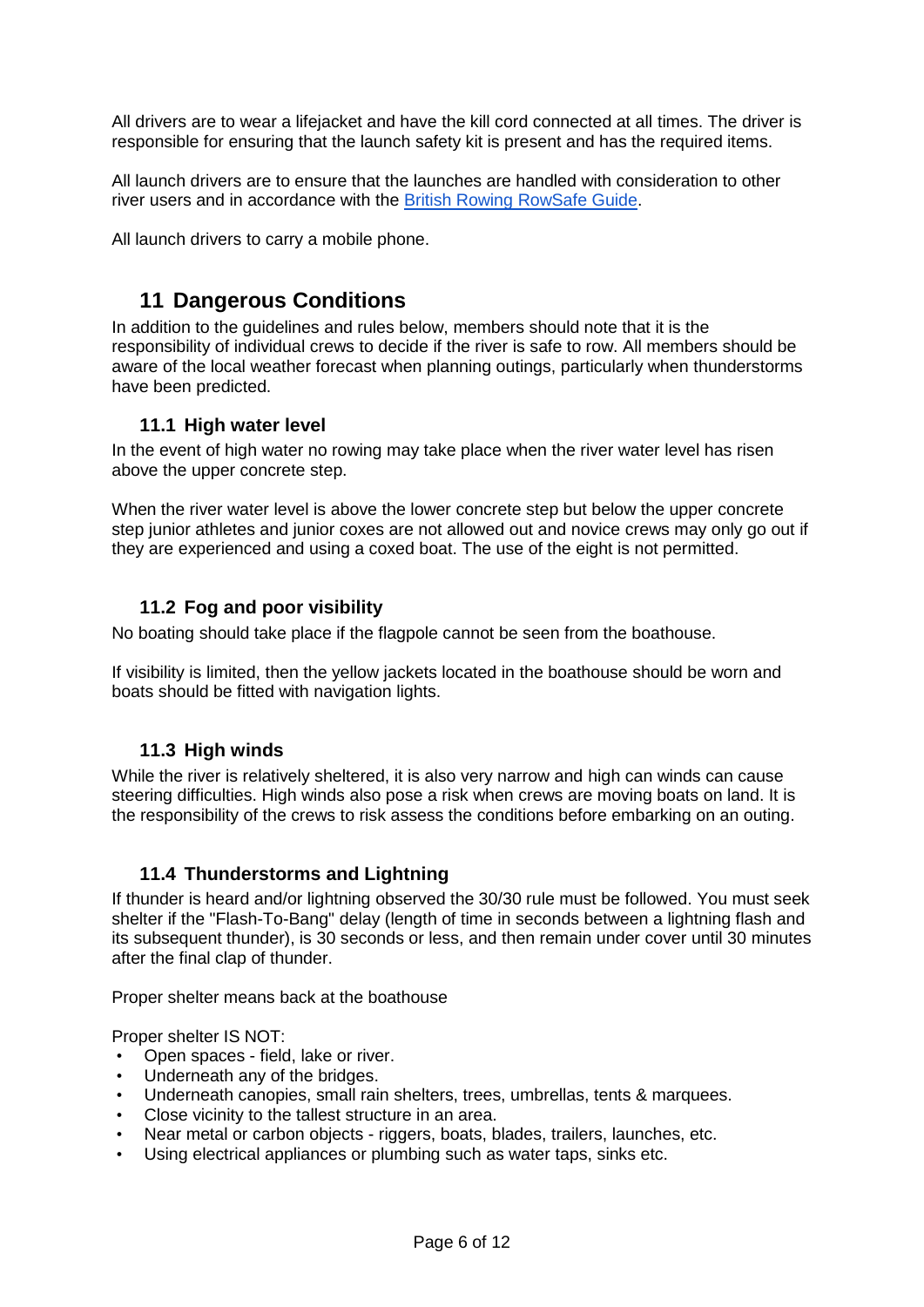## **11.5 Low Temperature**

Adopt the 'One minute - One degree rule' to help you plan any rescue time to be within the same number of minutes as the water temperature in degrees C. Practically this means you are unlikely ever to have more than 10 minutes – and considerably less in winter – to usefully get yourself out of the water.

When assessing risk before going out on the water this should be a consideration in planning your route and planning to have suitable rescue at hand.

### **11.6 Emergencies in the Water**

In the event of an incident resulting in your immersion:

- Stay with the boat and use it to keep you afloat (unless doing so will put you in greater danger)
- Get on top of the boat and attract attention immediately
- If you have to stay in the water, retain warmth by keeping arms and knees tucked into the body
- Stay calm and breathe deeply
- Do not waste energy by trying to right the boat
- Do not swim away from the boat because your swimming ability in cold conditions is dramatically reduced, the bank is often further away than you think and it wastes energy.

Further information is included in the [British Rowing Safety Alert -](https://www.britishrowing.org/wp-content/uploads/2021/10/Safety-Alert-Stay-with-the-boat-October-2021.pdf) Stay with the Boat.

It is important for members and guests to know the emergency procedures to be able to help effectively if you see a capsize. If a capsize is witnessed and someone appears unable to leave the water themselves, they should be assisted by other club members. Emergency services should be contacted via mobile phone (or pay phone located within the club house) and a member delegated to wait for them to arrive and direct them to the appropriate location.

Juniors and beginners should always be supervised by a qualified coach.

### **11.7 Other land hazards**

Due to the nature of and venue for rowing there are several potential hazards, which could cause injury or illness. The key risks include:

- **Trip Hazards**  Do not leave equipment, weights, shoes etc on the floor of the boathouse, rafts etc as they form a trip hazard. If you see a potential trip hazard do not ignore it. Please move to a safer position
- **Lifting** boats are heavy and it is important you adopt the right technique when lifting into and out of the water or a rack - use a straight back and bend your knees.
- **Rowing/Ergo** the wrong technique can lead to a variety of injuries, but the back is most at risk (the key is the same as lifting - a straight back). If you suffer problems do not ignore ask a coach for advice
- **Weil's Disease** this is a water borne disease spread by rat (and other animal's) urine. In the course of rowing it is likely you will come into water which has the potential to be infected, therefore good hygiene practices should be observed, hands should be washed after an outing etc. The symptoms of leptospirosis can vary widely from person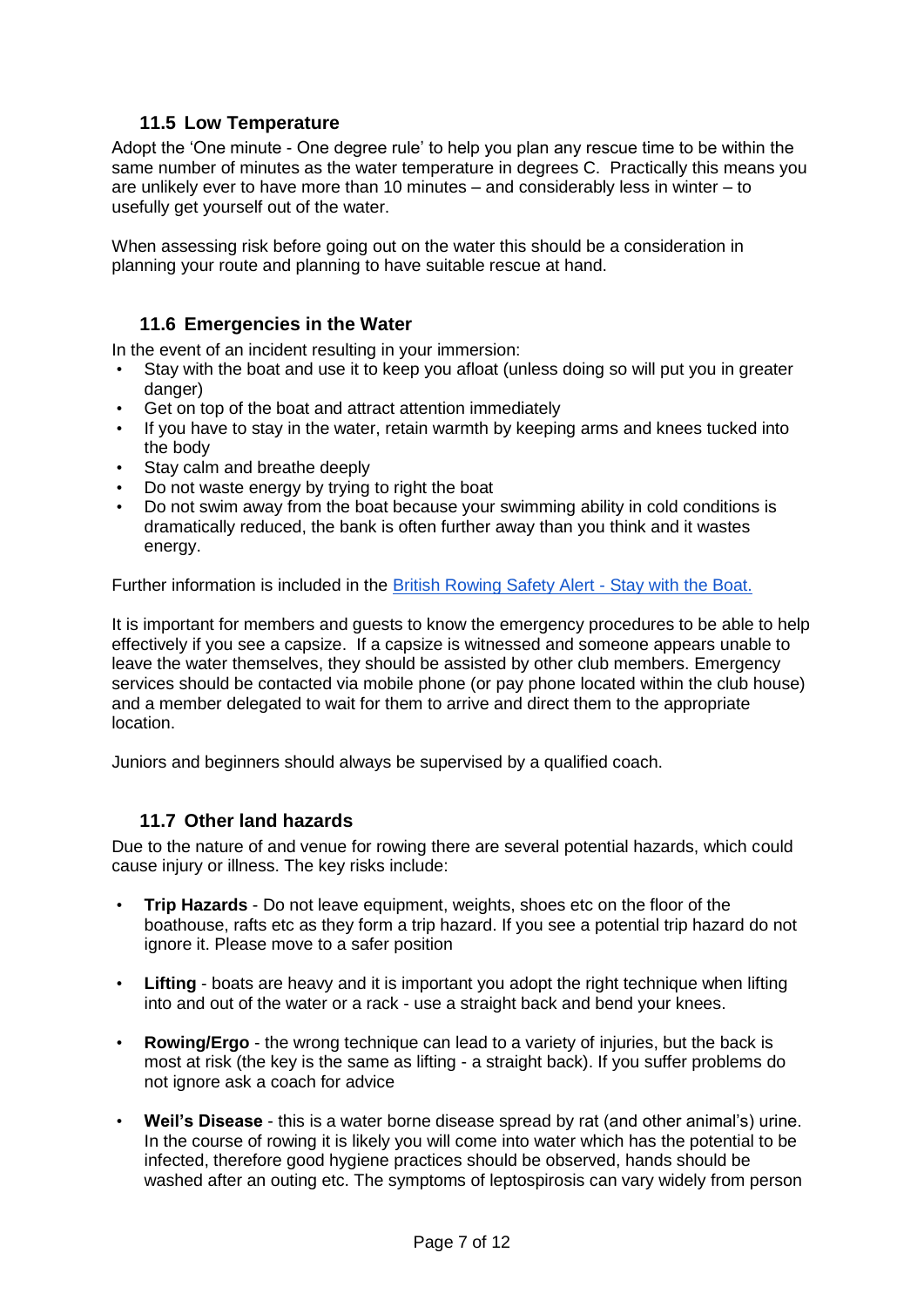to person, although most will experience symptoms that are like influenza (flu). The disease can be fatal. Therefore, if you experience these symptoms and believe that it is possible you have come into contact with infected water you should seek medical attention.

- **Protruding riggers** the boat house is a dangerous place and it is easy to bang your head on protruding riggers, so beware when lifting and do not run
- **Slipping on rafts/ramps** note these can be very slippery in frosty/wet weather so walk slowly and do not run.

## **12 Accident Reporting**

All members are responsible for reporting all accidents, incidents and near incidents to British Rowing via their [British Rowing Incident Reporting.](https://incidentreporting.britishrowing.org/)

All incidents should be reported regardless of whether they occur at Warwick or offsite.

Incidents include:

- Collisions with static objects/other boats (irrespective of whether damage to boat or injuries occur)
- Near misses
- Capsizing
- Slipping over on landing stage
- Banging heads on riggers in boathouse
- Strained back from lifting boats
- Injuries sustained using land equipment
- Stone throwing

All accidents and incidents will be reviewed by the Club Rowing Safety Advisor, and these will be discussed at committee level, along with any additional control measures that are deemed necessary to avoid any future repetition.

In addition, any incident where injury or damage to boats occurs should be reported immediately upon landing to the Club Rowing Safety Advisor or a Rowing Captain.

## **13 Security and Personal Safety**

Members should ensure that the boat houses are locked prior to leaving and should not share door entry codes with non-members. If you are the only crew on the water the boathouse should be locked during the outing.

Lone rowing should be avoided where possible. Members rowing alone should remember that some stretches of the river are quite isolated and be aware of their personal safety. It is good practice to make another member/friend know you are going out on the water so that the alarm can be raised if you do not return as planned. Lone training with free-weights should also be avoided.

# **14 Land Training**

Rowing Machines (ergos) are provided for use of members only and should be used in a responsible way. Posters depicting safe rowing technique are displayed on the back wall of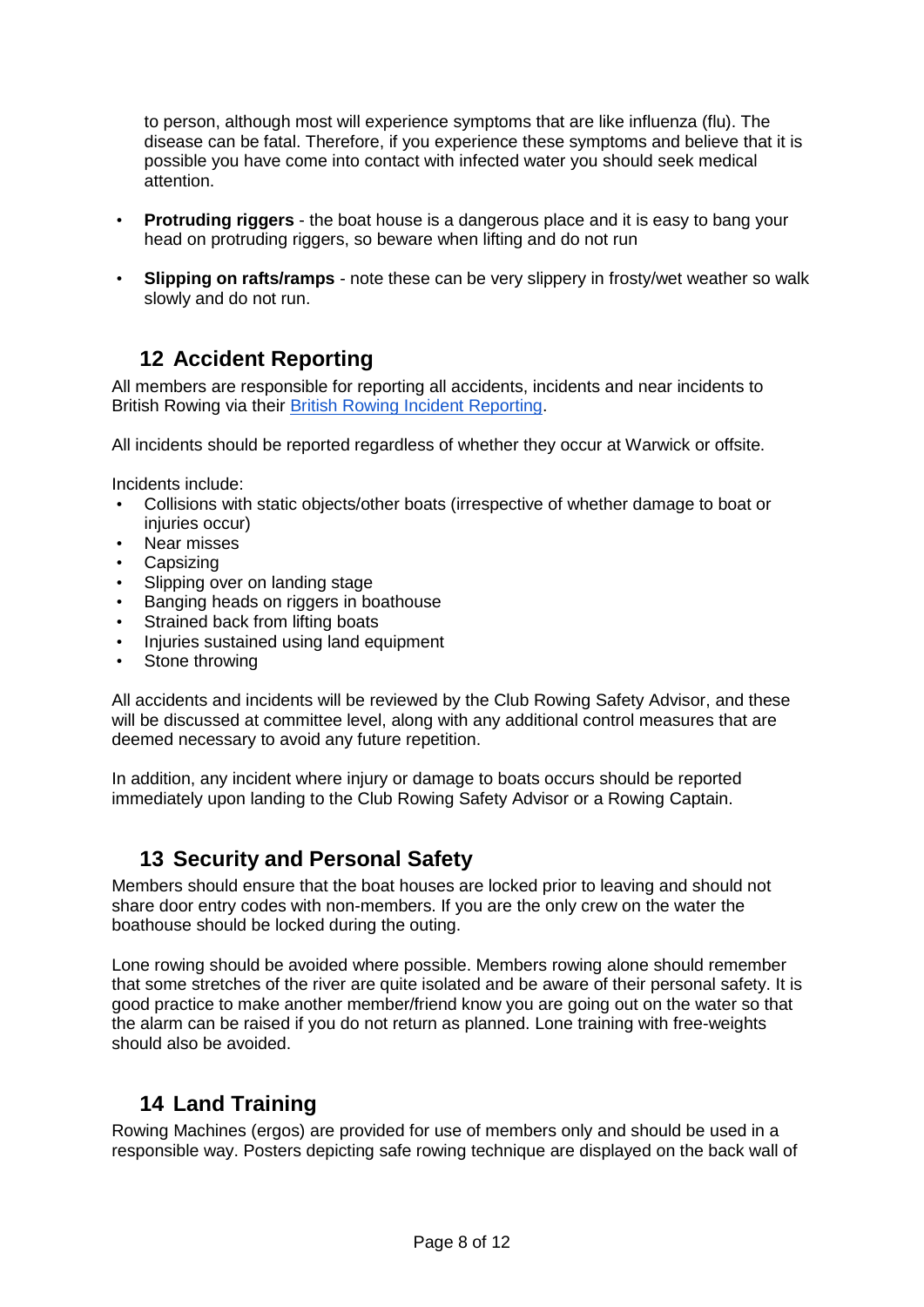the main boathouse. If unsure, members should seek guidance from their Rowing Captain or a coach

Members should follow the same preparation procedure (warm-up, inspection) as they would for rowing on water. After use, all equipment should be wiped down and left clean and tidy. Any damage must be recorded in the boat damage book/reported to a member of the committee.

No member should use any weights without prior approval of a Rowing Captain, Squad Coordinator or Coach. Weight training alone is not encouraged.

# **15 Boat Transportation**

### **15.1 Drivers**

Only members who have the appropriate licence for the trailer type, length and load may tow club boats on either a club or borrowed trailer. All drivers are to be conversant with the British Rowing code for the Towing of Boat Trailers, a copy of which can be found in the [British Rowing RowSafe Guide.](https://www.britishrowing.org/wp-content/uploads/2021/04/2021-RowSafe.pdf) It should be noted, the [UK Government is changing](https://www.gov.uk/guidance/new-rules-for-towing-a-trailer-or-caravan-with-a-car-from-autumn-2021)  [licencing rules](https://www.gov.uk/guidance/new-rules-for-towing-a-trailer-or-caravan-with-a-car-from-autumn-2021) and towing from 15 November 2021.

The Club's insurance covers the club's trailer and boats whilst being towed. The person towing should ensure that the vehicle is insured to tow.

The person towing should always take a passenger to navigate, assist with manoeuvring etc.

### **15.2 Boat Loading**

Information and diagrams showing the recommended arrangement for loading, including the allowable load projection, is displayed on the safety noticeboard in the boathouse. Further information is available in the [British Rowing RowSafe Guide](https://www.britishrowing.org/wp-content/uploads/2021/04/2021-RowSafe.pdf) and on the WBC [website.](https://www.warwickboatclub.co.uk/rowing-rules-info/)

The driver is to ensure that all boats and equipment are safely secured prior to departure and that the necessary requirements for front/rear projections and lighting are observed.

Scales are available in the filing cabinet in the boat house for nose weight test.

## **16 Rowing at Other Clubs and Locations**

Anyone planning to row elsewhere or attend a regatta/head race should consult with their coach/captain/safety adviser concerning safety issues that may arise. Members shall abide by the rules of rowing in force at the specific venue, or as set out in literature provided at the event.

# **17 Visitors**

These guidelines apply to crews visiting Warwick and any other person boating from the premises.

All visitors must have rowed or sculled before and will need to complete a rowing membership form (ticking the 'visitor' box) prior to using any club equipment. The rowing member must then add the guest to their ClubSpark booking and pay the appropriate visitor fee before going afloat.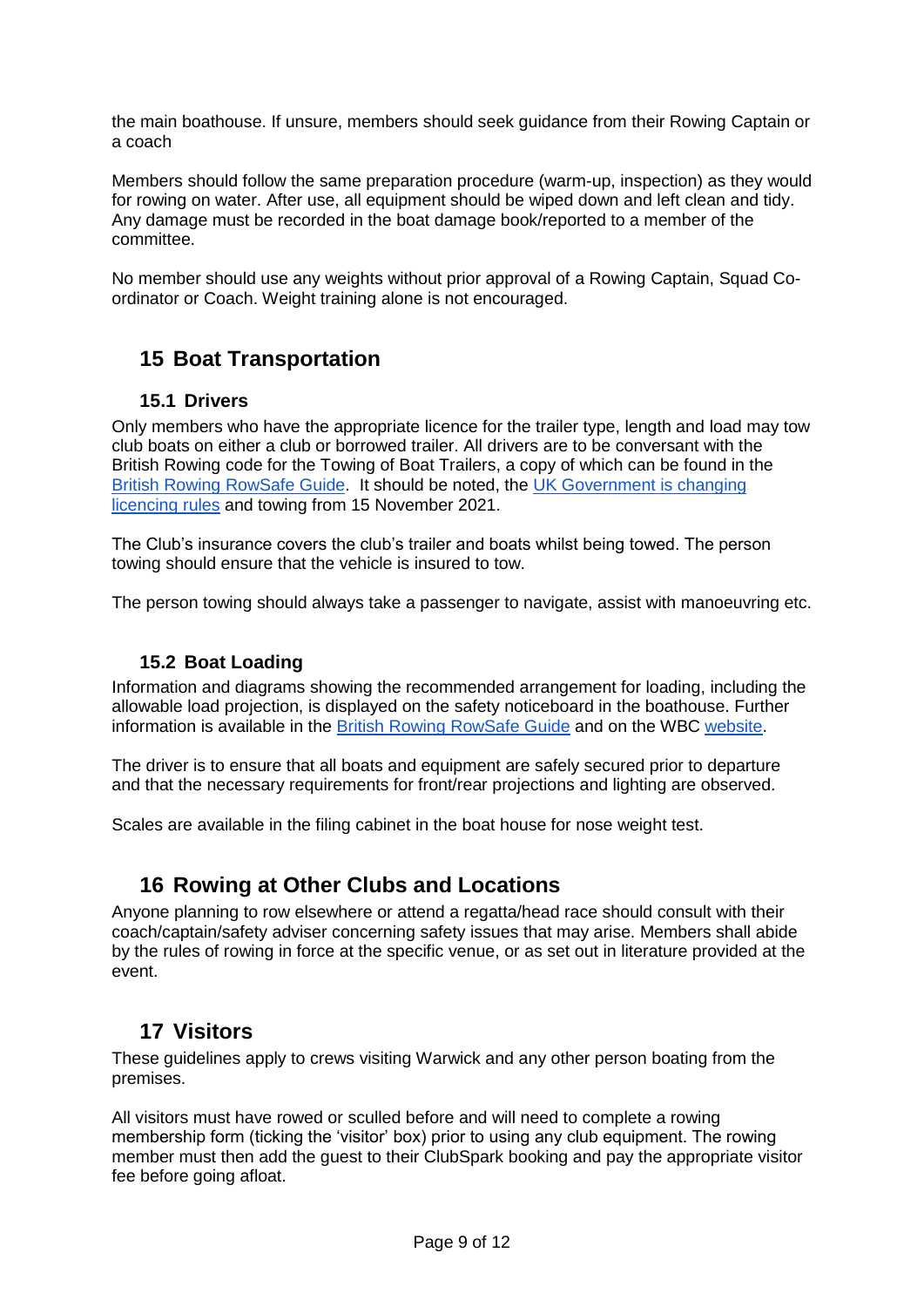It is the responsibility of the club member to ensure that their visitor complies with all club rules and guidelines.

As an exception the Rowing Committee may from time allow a member to bring a guest that has not rowed or sculled before for a one-off taster session.

## **18 Coronavirus (COVID-19)**

British Rowing, and Warwick Boat Club, will issue rules specifically related to COVID-19 restrictions. These should be read in conjunction with other club rules and risk assessments. Where there is conflict (e.g. limitations on people numbers), the information contained within the COVID-19 guidance will take precedence. A copy of the latest Covid-19 guidance and risk assessment can be found on the WBC [website.](https://www.warwickboatclub.co.uk/rowing-rules-info/)

Emma Mayhew WBC Club Rowing Safety Advisor October 2021

# **19 APPENDIX A Emergency Action Plan**

### **19.1 In the Event of a Serious Incident**

#### **IN A MEDICAL EMERGENCY, INCLUDING A CREW MEMBER BEING TAKEN SERIOUSLY ILL OR BECOMING UNRESPONSIVE, IMMEDIATELY:**

- Use a mobile phone to dial 999 for emergency assistance.
- Raise the alarm with a launch or with other boats if available.

If you come across someone who is not breathing or breathing erratically, the most important thing is to dial 999 (112 from a mobile) and start CPR to keep the blood flowing around the body. The club owns its own Automated External Defibrillator (AED) but don't interrupt CPR to go and get a defibrillator. If it's possible, send someone else to fetch it.

The AED is situated in the main clubhouse, just outside the gents changing rooms.

### **19.2 Capsize**

The following guidelines should be followed if a capsize occurs:

- If out of your depth and unable to wade ashore, stay with the boat and use it to keep you afloat.
- If the water is cold, get as much of your body out of the water as soon as possible, draping yourself over the upturned hull and try to attract attention immediately.
- If you have to stay in the water, retain warmth by keeping arms and knees tucked into the body.
- Stay calm and breathe deeply.
- Other boats in the vicinity should fetch help or a launch if one is available. DO NOT ATTEMPT TO RESCUE FROM ANOTHER ROWING SCULL - you are likely to capsize too, putting more people in the water with no one to get help.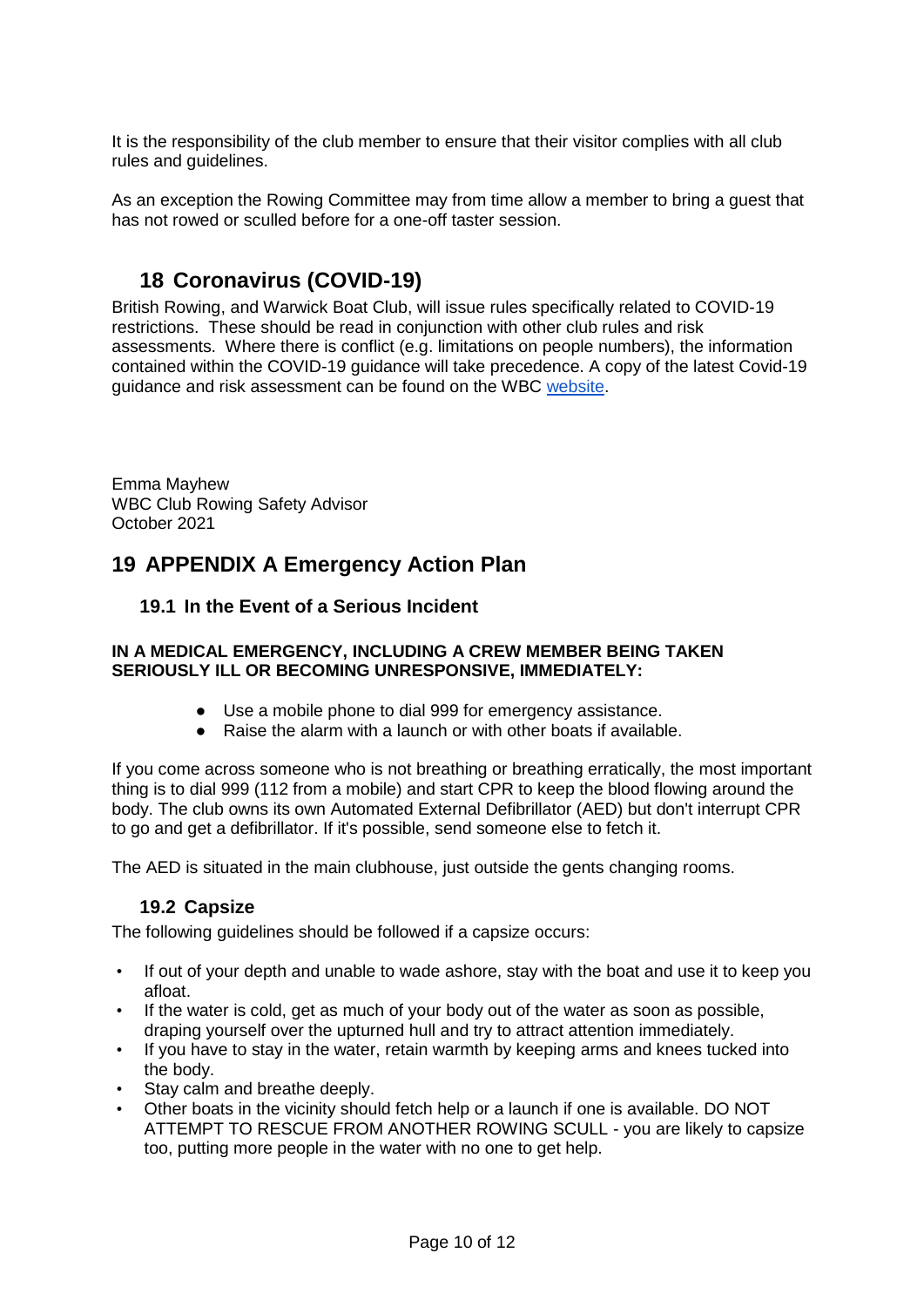### **19.3 Cold Water Immersion**

Cold water immersion is the result of entering cold water from a capsize or fall from the bank etc. It should not be underestimated  $-$  IT CAN KILL as breathing and circulation are immediately affected before hypothermia sets in. The effects of the cold water mean that even healthy individuals, who are good swimmers, can still drown within a short period of time, often only a few feet from the bank.

Any of the following may occur after immersion: -

- Cold shock response (the effects of this will pass, so stay calm!!).
- Dry drowning. Cold incapacitation and swim failure.
- Circum-rescue collapse after immersion.

Adopt the "1 minute, 1 degree rule" so you know and can plan a rescue time. Our river averages around 4°C through winter, which means you have 4 minutes of useful time to get out of the water.

### **19.4 Hypothermia**

The symptoms of hypothermia depend on how cold the environment is and how long you are exposed for. Severe hypothermia needs urgent medical treatment in hospital. Shivering is a good guide to how severe the condition is. If the person can stop shivering on their own, the hypothermia is mild, but if they cannot stop shivering, it is moderate to severe.

Although hypothermia is defined as occurring when the body temperature drops below 35°C, mild hypothermia can start at higher body temperatures.

### **19.5 Treating hypothermia**

As hypothermia can be a life-threatening condition, seek medical attention as soon as possible.

Hypothermia is treated by preventing further heat being lost and by gently warming the patient.

If you are treating someone with mild hypothermia, or waiting for medical treatment to arrive, follow the advice below to prevent further loss of heat.

Things to do for hypothermia:

- Move the person indoors, or somewhere warm, as soon as possible.
- Once sheltered, gently remove any wet clothing and dry the person.
- Wrap them in blankets, towels, coats (whatever you have), protecting the head and torso first.
- Your own body heat can help someone with hypothermia. Hug them gently.
- Increase activity if possible, but not to the point where sweating occurs, as that cools the skin down again.
- If possible, give the person warm drinks (but not alcohol) or high energy foods, such as chocolate, to help warm them up.
- Once body temperature has increased, keep the person warm and dry.

It is important to handle anyone that has hypothermia very gently and carefully.

Things you should NOT do: -

• **Don't** warm up an elderly person using a bath, as this may send cold blood from the body's surfaces to the heart or brain too suddenly, causing a stroke or heart attack.